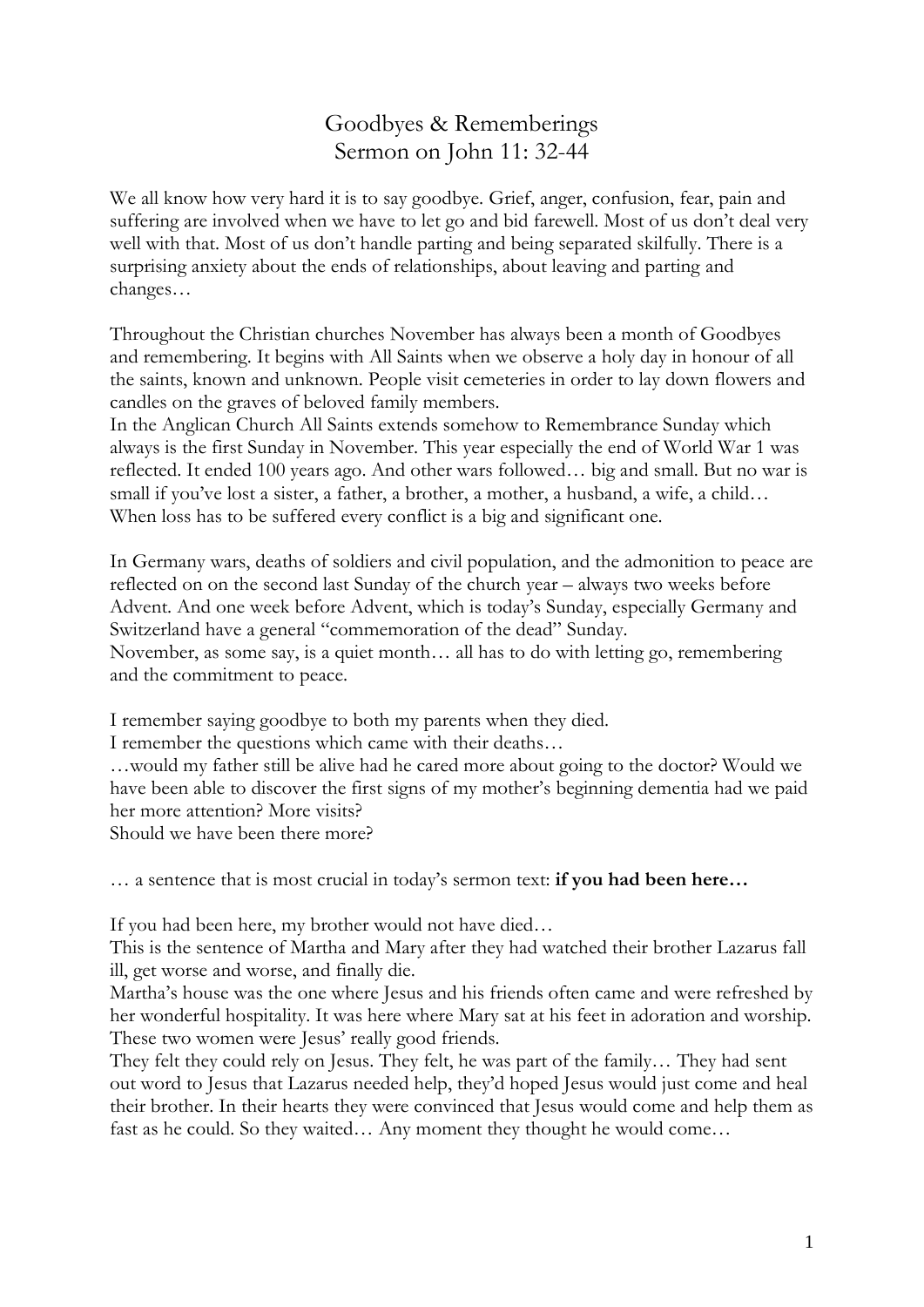Jesus got the message, heard their request, knew their hearts' desire, loved them, all three, but didn't go… He stayed two more days in the place where he was. Hard to believe. A loving friend who knows your need intentionally delays coming to see you? Four days later, the story tells us, Jesus said: Let us go to Judea…

We then learn that it was dangerous for him to go there, because there was already much hostility towards him among the Jews. The disciples try to warn him... However this time Jesus is convinced. I am going there...

When Jesus arrived Lazarus had been in the tomb for four days. The mourners were there. The sightseers were there. The nosy and the concerned were there. In those days there was always a crowd when someone had died…

And Martha ran to Jesus saying: "If you had been here, my brother would not have died." (v 21) And a little later Mary said exactly the same sentence… (v32) … in other words: Where were you? What took you so long? Didn't you get the message? Why the delay?

Jesus understood the pain and grief. He knew their hurting hearts. The anxieties and fears. The pain about the loss of a loved one… To Martha he said: "I am the resurrection and the life. Those who believe in me, though they die, shall live. And whoever lives and believes in me, shall never die. Do you believe this?"

And Martha gives one of the first affirmations of faith: "Yes, Lord," she says, "I believe you are the Christ…" Then she ran away to fetch her sister.

Mary wept when she came. Jesus wept too. They all were deeply disturbed.

Jesus went to the tomb. He'd been warned… there was already a stench of death… after four days…

When the stone had been rolled away from the entrance of the tomb, Jesus prayed to God, and with his God at his side confronted death. Life was about to show the power of resurrection…

And all the people gathered there that day would see it.

Life was about to cross the big gap that separates the dead from those with everlasting life.

In the quietness of the garden everyone could hear Jesus call Lazarus.

"Lazarus, come forth!"

And death had to turn him loose. The grave had to let him go.

"Untie him and let him go," Jesus said to the people, and meant much more than just taking off the cloths…

There they were, in that cemetery. Confronted with death, and offered new life, a new approach to life and death if you like.

Lazarus had died. He had finished his course. Lazarus had begun a new existence as memory, and as future hope…

He had been wrapped in grave clothes and was bound for his new reality.

When Jesus came and spoke new life into a formerly dead body, Lazarus was stinking from the stench of decay. And as much as Jesus was able to do, he didn't perform the miracle to offer another new beginning to Lazarus but to all people witnessing the victory of life over death.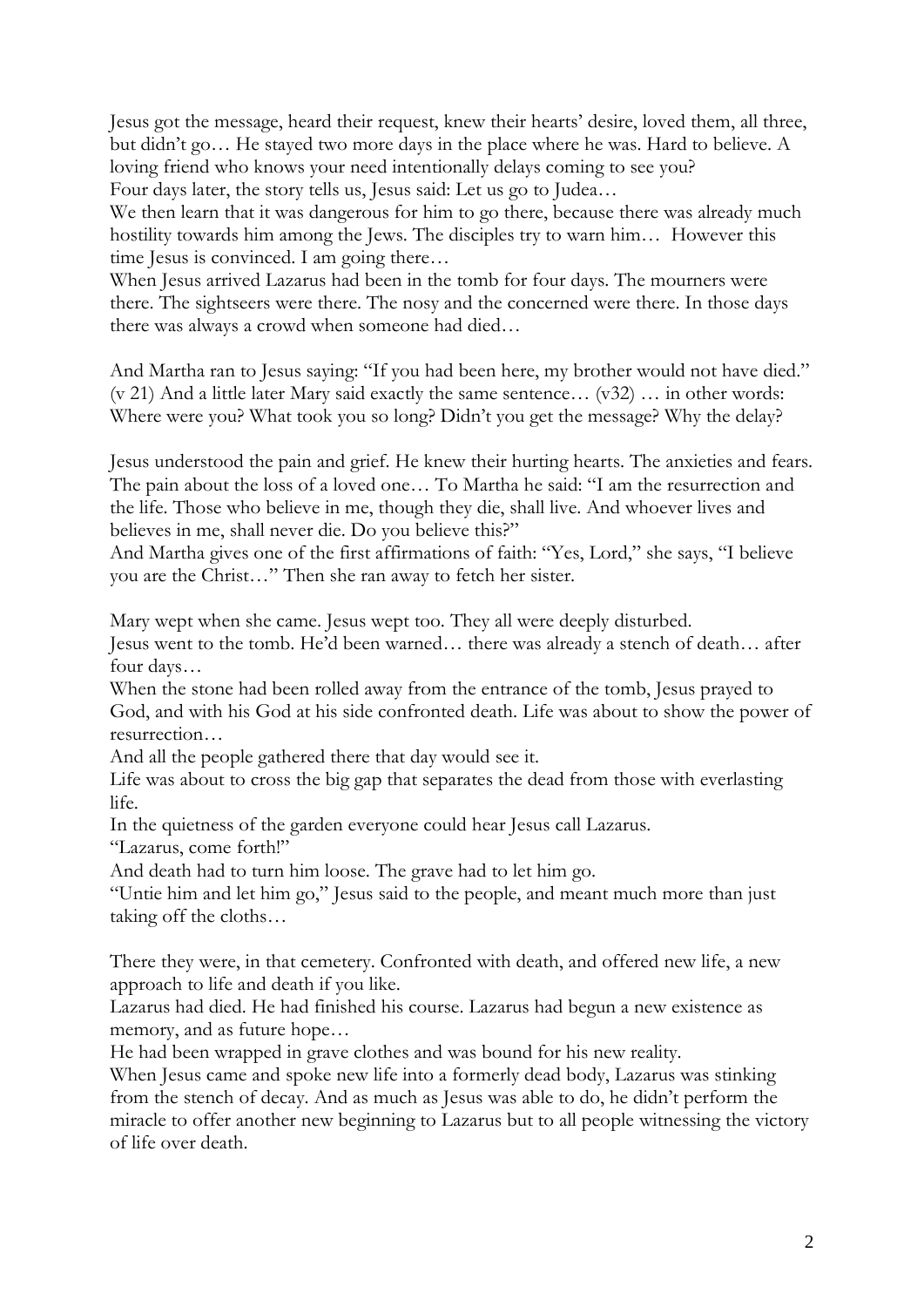There was Lazarus with a new span of life given to him. But they all knew that one day he would die. So what Jesus was teaching the people then and is teaching us now is: learn that you can deal with changes… don't sit forever at the graves of loved ones. Say goodbye to the body… Don't insist on things having to remain the same forever. Allow changes to happen in your life. Embrace them. Accept things when they become different, when they vary, when they transform… Don't hold onto what you've always known, let go…

With the Lazarus miracle Jesus tries to make people fit for life and resurrection. He wants them to look toward tomorrow, to get fresh visions and ideas. And probably he prepares them for his own death…

When loved ones die, we have to lose our image of them as we had always known them. We have to let go our picture of a caring, nurturing, cooking, working, laughing and praying person, and see them as a child of a loving God. If we can let the physical person go, we get more of them.

They are then carried in our hearts… and there they will live forever.

We can talk to them whenever we want to, if we accept the new way in which they continue to exist. They are a new being… They are free… And if we believe in resurrection they are always here…

Graveyards are not the final stop.

Just because the people in our story met Jesus in the graveyard, they didn't remain there, for Jesus conquered death and brought new life.

Jesus gained the victory and turned a weeping crowd into a rejoicing community. Jesus gave glad hearts to those who had been sad. Jesus dried tearful eyes and put smiles on people's faces and hopes in people's lives. And he continues to do so.

With Lazarus Jesus made an example of resurrection out of a man who had been dead for four days. Jesus turned a funeral into a celebration. He put belief into the hearts of many who had doubted him before. He gave them a foretaste of glory divine – and shared with them and shares with us the secret that every closed eye is not dead. In Jesus, life is always abundant and eternal…

It doesn't always need a Lazarus raised from the dead for us to see that the reality of God shown in Jesus has once and for all altered human experience of life and death.

Resurrection is not something we need only in times of dying and death. It is something that wants to infuse our whole lives and beings… in good times and in sad.

We need to embrace the resurrection and the life offered in Jesus not only in times of death but also in the daily moments of our lives, because all moments are lived in the face of death.

We need to learn what it means for our lives that Jesus' power over death has forever put the world under God's care and power.

Whatever happens, happens within the realm of God. Whether we live or whether we die, we are all part of God's loving purposes for humankind… In this world or in the next, we are all held in God's caring hand and we are forever connected with each other in love, nothing else but love…